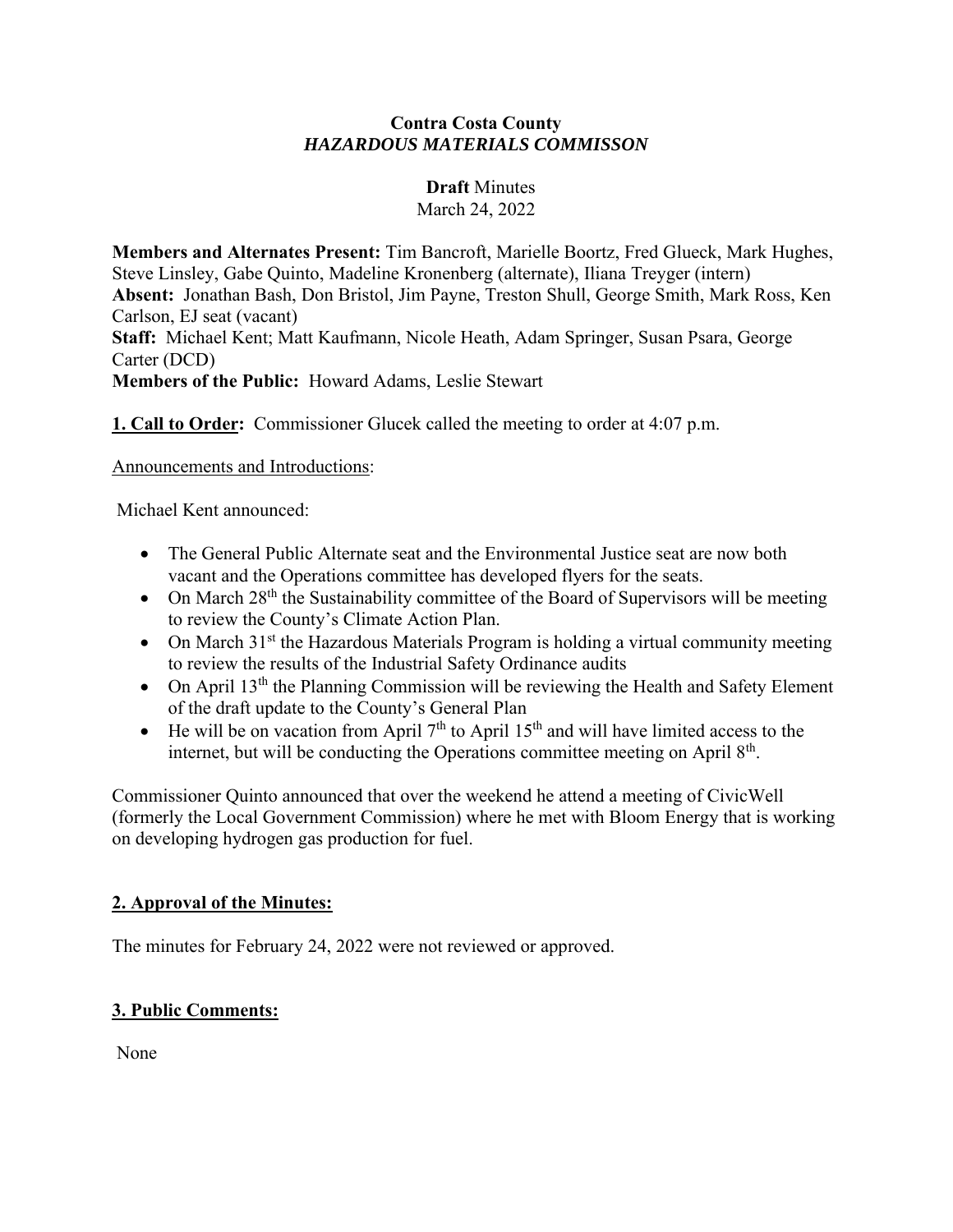### **4. Hazardous Materials Program Director Report**

Matt Kaufmann, Hazardous Materials Programs Director, reported:

- Update on Four (4) Incidents of Interest:
	- o NuStar Tank Fire Incident (October 15, 2019) Randy Sawyer (staff to the BOS's Ad Hoc Committee on ISO/CWS) is planning to have a meeting in April to update the community on progress made on several topics – including the NuStar Fire Regulatory Working Group that is being chaired by the Contra Costa County Fire Protection District's Fire Marshal and Assistant Chief – Chris Bachman.

Howard Adams commented that the NuStar facility is going to be inspected. He is concerned because the tanks at the site were built without inspections. NuStar is applying for permits to rebuild, and the County is requiring building permits for existing tanks. The Local Fire Department is meeting with Nustar to go over safety practices.

- o Chevron Richmond Refinery Oil Spill (February 9, 2021). As a reminder, Chevron submitted their final 30-day report on October 27, 2021. The report details the findings from their incident investigation. They are still working with County Counsel to prepare an agreement between the County and Chevron to allow the full incident investigation report prepared by Chevron to be shared with AcuTech (contractor to the County).
- o Chevron Richmond Refinery Flaring Incident (March 21, 2022). As many of you may know, the United Steel Workers Union (Local 5) began a labor strike at the Chevron Richmond Refinery on Monday, March 21st at 12 AM. Hazmat reviewed the Management of Organizational Change process that Chevron went through in preparation for potential work action approximately one month ago. The process was done in compliance with their local Industrial Safety Ordinance (ISO). At approximately 7:45 AM on Monday, March 21st, Chevron had a flaring incident as a result of a pumps malfunction at a process unit. Hazmat requested a 72-hour report for this incident. Chevron will now be required to submit 30-day reports until a final report is issued containing the incident investigation findings including the root causes of the incident.
- They are recruiting for one Hazardous Materials Technician. This position primarily supports the Incident Response Team through the acquiring and maintaining of all the various equipment needed to respond to an incident. They are scheduling interviews with candidates that met the minimum qualifications.
- As he previously reported, they will be hiring a Pollution Prevention Specialist to work primarily in the Green Business Program. Susan Psara (Hazardous Waste Reduction Manager) continues to work on opening this recruitment.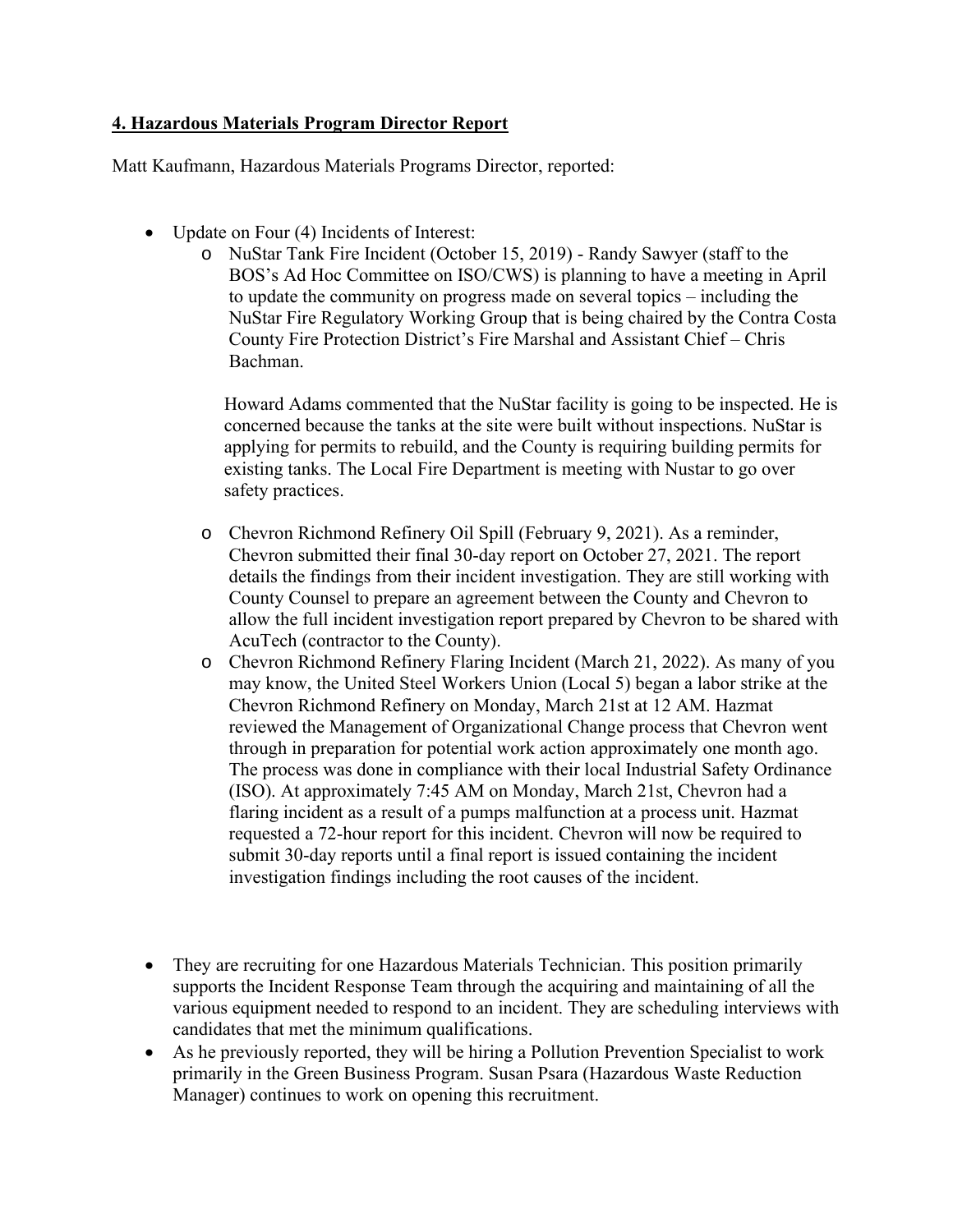- They currently have three open Hazardous Materials Specialist positions. They are working with Personnel now to open this recruitment – most likely early to mid-Apri
- They are working with CCHS Personnel and County HR to create a new job classification of Supervising Hazardous Materials Specialist. We are looking to add three positions within the agency in this new job class. The main responsibilities for this new job class will be to provide oversight and direction to our 20 Hazardous Materials Specialists and 1 Hazardous Materials Technician. They will also lead our more complicated inspection and respond to incidents on our incident response team.
- As he reported to the commission at previous meetings, they are going through a Certified Unified Program Agency evaluation by the California Environmental Protection Agency. They expect to receive the Final Summary of Findings any day now. Upon receipt, he will share the report's findings with the Commission.
- As per the Board of Supervisors Board Order, the new County Hazardous Materials Incident Notification Policy Revisions went into effect on Monday, March 14th at 8:00 AM. Since the new policy has gone into effect, they have received five (5) notifications for flaring. Four (4) of these flaring incidents have met the threshold for community notification to their website.
- The Contra Costa County Planning Commission approved the land use permit and Environmental Impact Report for the Marathon Refinery's project to transition the petroleum refinery to renewable fuels yesterday (Wednesday, March 23, 2022).
- Nicole Heath reported there are two (2) facilities that have updates related to Safety Culture Assessment. They are working to have a joint HMC and ISO/CWS Ad Hoc Committee Meeting in April for these presentations.
- They are planning to present the ISO Annual Report to the HazMat Commission after the Safety Culture Assessments have been presented. This will likely be at the May, 2022 meeting.

# **5. Operations Committee Report:**

The Operations committee met on March 11, 2022. They developed the flyer for the open Environmental Justice seat and decided that the next Commission annual meeting with a Supervisor should be with Supervisor Burgis.

# **6. Planning and Policy Development Committee Report:**

The Planning and Policy committee met on March 16, 2002. They elected Jim Payne and Mark Hughes as committee chair and vice-chair respectively. They also reviewed the draft Stronger Communities Element of the draft update to the County's General Plan but did feel any of the policies or actions needed further review. They also reviewed proposed legislation related to household lithium battery recycling and PFAS content in consumer products and raised several questions for staff to investigate.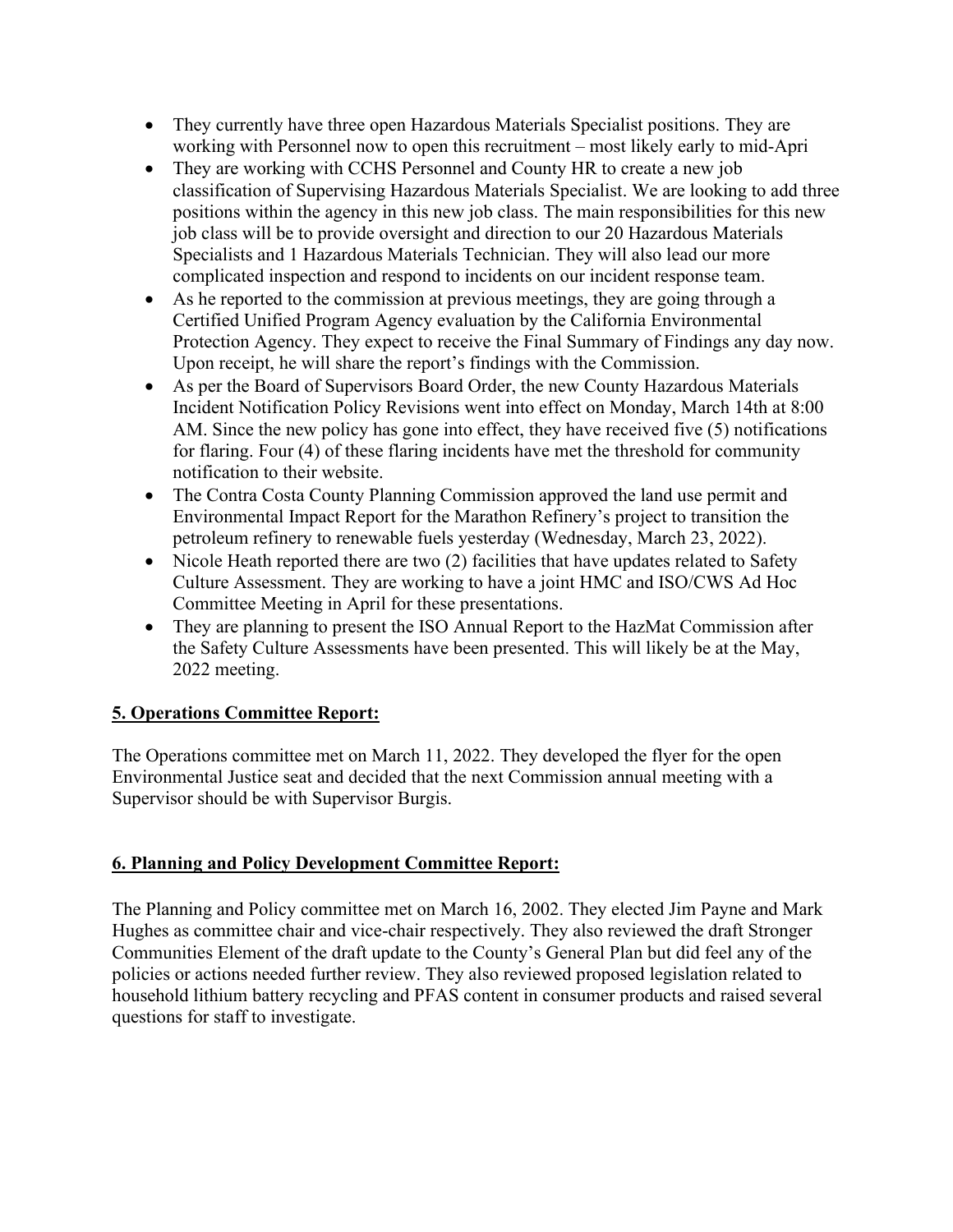### **7. Old Business:**

### **a) Report on the discussion of the Commission's survey of Contra Costa businesses concerning sea level rise at the Transportation, Water and Infrastructure committee of the Board of Supervisors.**

Staff reported that he shared the February 24,2022 letter the Commission wrote to the TWIC committee concerning the business survey on March 14, 2022. He said the Supervisors were very receptive to the issue and the report facilitated extended discussion on the issue. He said he thought the Supervisors did not seem troubled by the low return on the survey.

He reported that Supervisor Andersen said she would like to see the General Plan completed before taking action on this issue because she wants the work to occur in one central place; John Kopchick, the Director of the Department of Conservation and Development, said that Measure X gave his Department funding to coordinate efforts to address sea level rise, and he was willing to incorporate concerns raise by the Commission into their workplan; and Jody London, the County's Sustainability Coordinator, mentioned that the Sustainability Commission is writing a letter to the Board encouraging them to implement the recommendations by the Goldman School at UC Berkeley which included a recommendation that the County convene stakeholders about the impacts of sea level rise.

Commissioner Glueck added that the West Contra Costs Wastewater District has received a grant to address sea level rise.

### **8. New Business:**

### **a) Perspective on the issue of siting a lithium-ion car battery recycling facility**

Todd Coy, of KBI Recycling, shared his perspective on the future of lithium-ion car battery recycling in California. He shared a power point presentation.

Mr. Coy explained that he was a member of the Lithium-ion Car Battery recycling Task Force facilitated by DTSC that was created by state legislation. He said he has been in the recycling business for 24 years.

He further explained that KBI Recycling has their support facility in Brea in Southern California. It is a fully permitted Treatment, Storage and Disposal facility regulated by DTSC, and they are on their third permit renewal. They only disassemble batteries there. They have two recycling facilities in Ohio and British Columbia that use the hydro-metallurgical recycling process.

Mr. Coy said that he feels batteries are going to be the future of energy supply for cars, but the challenge is how to set up recycling programs now, when the volumes are still relatively low. He explained that California has been the leader in electric vehicles since the late 1990s when the California Air Resources Board set standards for electric vehicle use, but there are currently no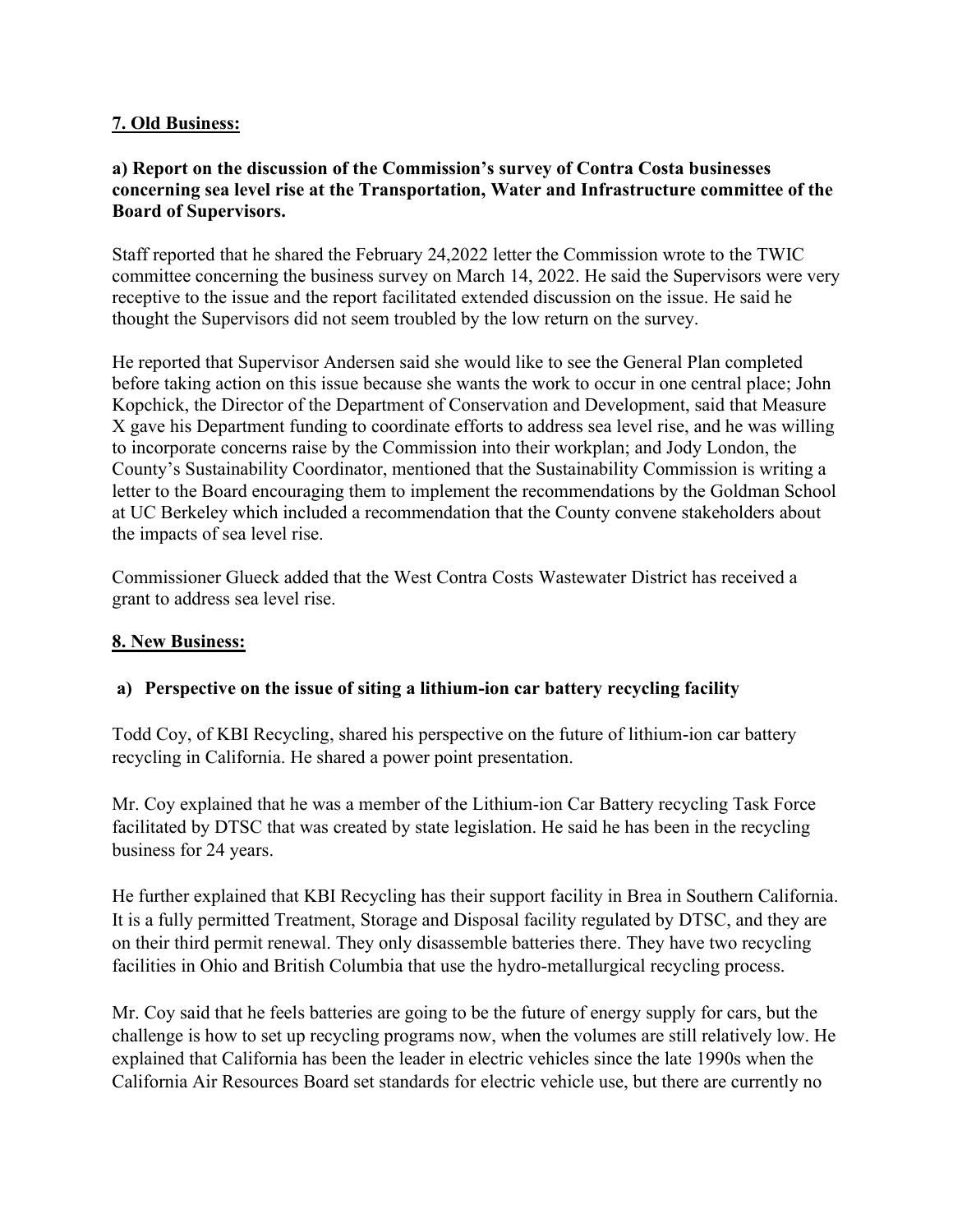car battery recycling facilities in California. But there are 15 bills in state legislatures around the Country addressing battery recycling.

He said that the DTSC Advisory committee's mandate was to look at what policies changes need to be made to support lithium car battery recycling. They had multiple stakeholders developing their policy recommendations. He said he was disappointed they didn't also have stated goals and objectives.

He said that one of the biggest issues that was discussed in the Task Force was the time it takes to get a TSDF permit in California. He explained that in California, used lithium-ion car batteries are considered a hazardous waste, meaning a recycling facility would need to get a TSDF permit from DTSC to operate, and this can take many years. There have been no new TSDF permits issued in California in the last 10 years. At the Federal level, it is not as clear that used lithiumion batteries would be considered a hazardous waste. Not only would getting a TSDF permit take a long time, and thus be very expensive, but getting insurance would be hard too. He said that to help with the permitting problem, the Task Force recommended lower fees for delays in reviewing the permits, firm cost estimates, and lower requirements for recycling vs. treatment.

Commissioner Glueck asked for clarification between repurposing vs. recycling. He also wanted to know what volume of batteries would be necessary to make it profitable, and would the recovered materials have to go back into batteries? Mr. Coy said that they have a 4600 ton capacity, but he doesn't worry that the volume will eventually be at this level. He felt the public wants to see the recycled materials go back into batteries. He said it is not known what will be more economical in the future between reused batteries vs new ones because the costs of each are still too unknown.

Commissioner Quinto said that there are two placeholder bills in the Legislature right now to support lithium extraction at the Salton Sea, but he wasn't clear on the sources of cobalt for batteries in California. He said he was also concerned about the potential environmental impacts and sited the Exide Battery clean-up site in Southern California as an example of battery recycling causing a serious contamination problem. But he said he supports the storage and recycling of batteries in California and has met with a company that supplies batteries for storage capacity working with MCE. Mr. Coy explained that none of the cobalt used in battery manufacturing comes from California. He also said that the lead-acid batteries recycled at Excide are very different than Lithium-ion batteries and that the Excide case is a legacy problem. But he also said that there needs to be full transparency with the public when it comes to the protective regulations and measures that will be put in place.

Commissioner Boortz asked if it is correct that to develop a circular economy the source of the batteries would need to near the recycling/re-manufacturing of the batteries. Mr. Coy observed that the only car manufacturing facility in California is Tesla in Freemont, and right now the battery manufacturing facilities are in North Carolina, Georgia and Michigan. But he doubts that